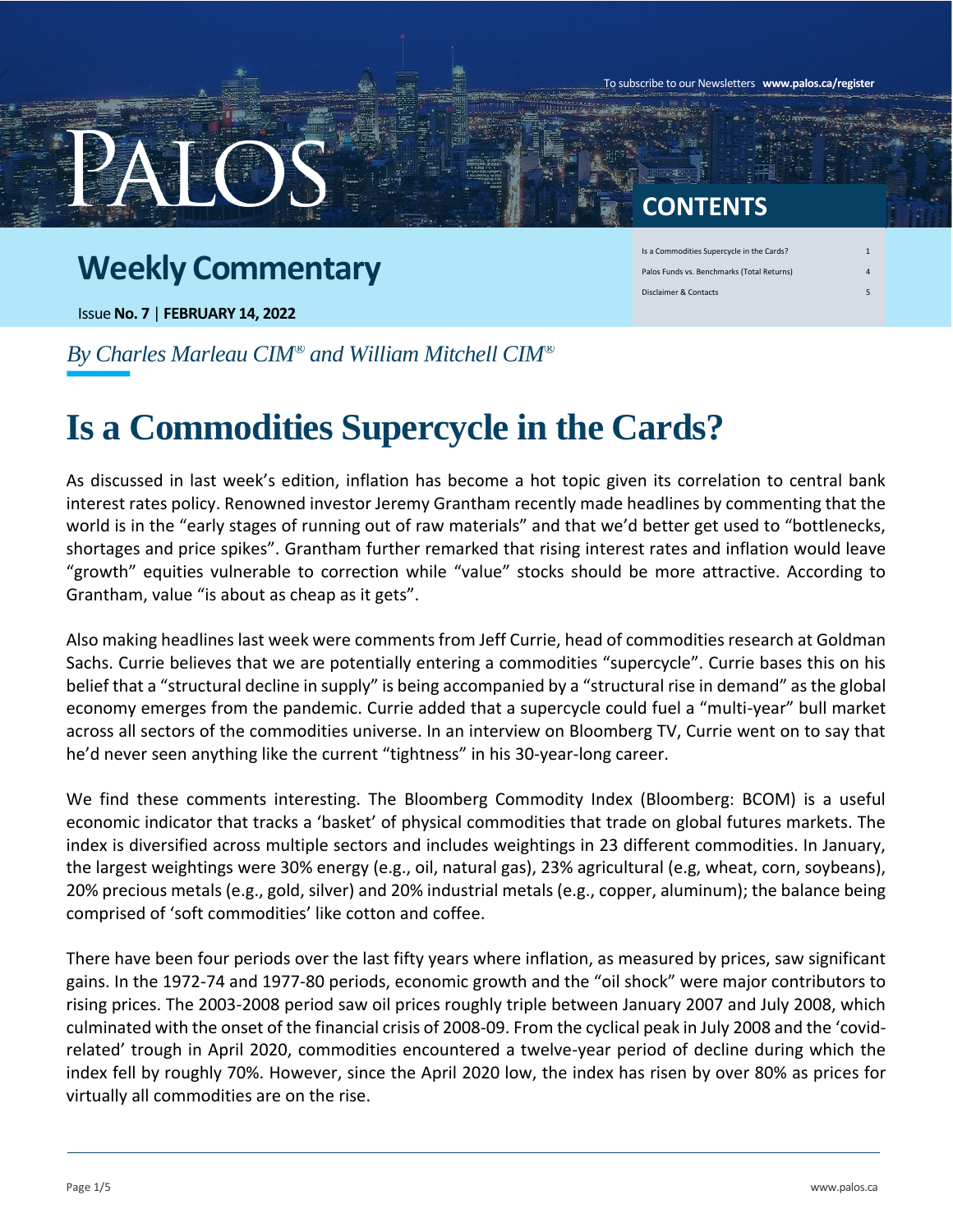$\frac{1}{2}$ 

#### *By Charles Marleau CIM® and William Mitchell CIM®*

Of particular interest to us are energy prices. Crude oil, as measured by benchmark West Texas Intermediate (WTI), has risen dramatically from well below USD\$20/barrel in the spring of 2020 to trade above USD\$94/barrel on this past Friday. This is the highest price since August 2014 and followed headlines speculating that Russia was imminently planning to invade Ukraine. Such an event would have serious implications for the global economy. Europe relies heavily on Russia for supplying its natural gas needs and conversely, energy exports are critical to the well-being of the Russian economy.

Of course, energy is not the only hot commodity. Natural Gas traded above USD\$6 in January, well above the USD\$1.50 level in June 2020. Using Friday's closing prices (Feb. 11), on the London Metals Exchange (LME), and April 2020 prices as our base, aluminium is +115%, copper is +104% and Nickel is +93%. On the New York Mercantile Exchange (NYMEX), also using April 2020 as our base, Unleaded Gasoline is +259%, Heating Oil is +268%, and Natural Gas is +108%. In the agricultural space we see a similar trend with Corn +70%, Wheat +53%, Coffee +114%, Sugar +45% and Cotton is up a whopping 123%. The trend is clear. Prices are on the rise.

As we know, the Fed is committed to managing inflation. Should inflation continue to rise, the Fed will act accordingly and try to cool the economy by raising rates. While higher rates are clearly a headwind for growth stocks, the opposite can be said for companies that profit from rising prices on the 'hard assets' they produce and sell. Further, commodities are widely viewed as an excellent hedge against inflation. Logically, stock prices for companies in the energy, mining, and materials sectors should benefit and outperform given these sectors are more sensitive to rising global demand, inadequate availability or diminishing supply, and a robust economy.

The good news for Canada is that our economy, which in a previous era was often referred to as being built on "oil, rocks and trees", is well positioned to capitalize on a commodities boom. While our economy has evolved to be much more diversified today, a sustained commodity "supercycle" would be good for Canada. Our energy sector has sprung to life after a seven-year period of challenges tied to low prices, a shortage of pipeline capacity and pressure to decarbonize. Canadian oil and gas companies are among the best - if not THE best, at incorporating decarbonization technologies and growing their 'green energy' agendas. Recent pipeline expansions and massive new projects for the export of liquified natural gas (LNG) from B.C. have our energy sector in a great place.

Canadian lumber producers, many of whom have faced prolonged challenges related to U.S. tariffs, deforestation, and poor pricing, are generating record cash flows and have improved the health of their balance sheets. Lumber was trading at all-time highs last summer. Similar tailwinds are being felt by miners of industrial metals, including the materials that are critical to the evolution of electric vehicles (EVs) and the metals required to build EV batteries. Canadian miners of copper, zinc, cobalt, nickel and lithium are also looking at a brighter future.

As of Friday's close, Canada's S&P/TSX Composite Index is up 1.5% for this year while peer indices south of the border are lower. The Dow Jones Industrials is -4.4%, the S&P500 index is down 7.3%, and the technology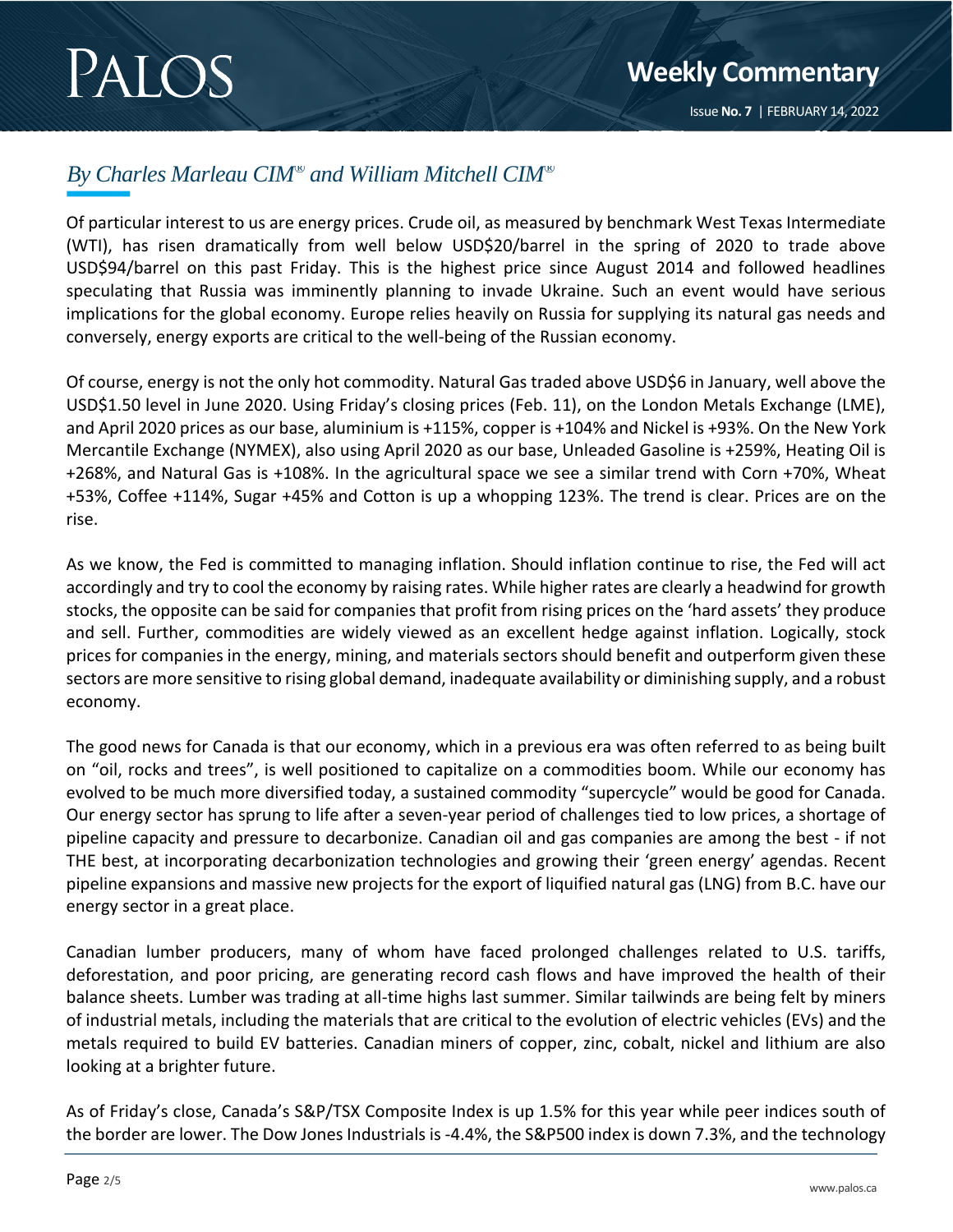# PALOS

 $\frac{1}{2}$ 

#### *By Charles Marleau CIM® and William Mitchell CIM®*

heavy NASDAQ is lower by 11.9%. A commodities bull market will benefit companies that operate in transportation (rails, trucking), mining (industrial metals), energy (oil, natural gas, infrastructure), materials (lumber, iron ore, copper) and even Canadian banks. We are bullish on Canadian equities.

In coming editions we'll be taking a closer look at some of the companies we currently hold in our Palos funds.

Follow us on LinkedIn:

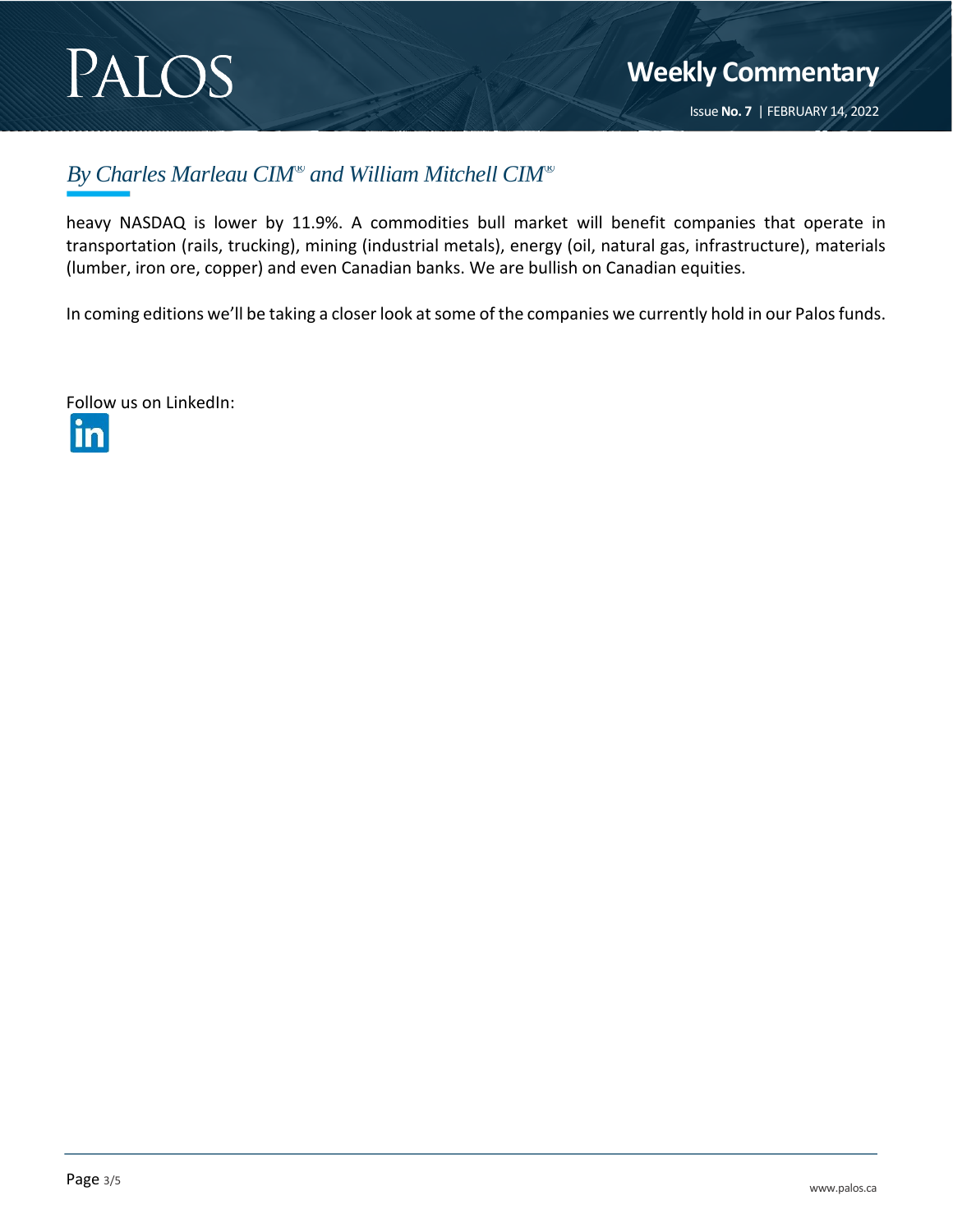# PALOS

**Weekly Commentary**

Issue **No. 7** | FEBRUARY 14,2022

2019

| Chart 1: Palos Domestic Funds versus Benchmarks (Total Returns) <sup>1</sup> | <b>FundServ</b> | <b>NAVPS</b> | <b>YTD Returns</b> |
|------------------------------------------------------------------------------|-----------------|--------------|--------------------|
| Palos Income Fund L.P.                                                       | <b>PAL100</b>   | \$9.99       | 1.53%              |
| Palos Equity Income Fund - RRSP                                              | <b>PAL101</b>   | \$7.33       | 1.25%              |
| Palos Merchant Fund L.P. (Dec 31, 2021) <sup>2</sup>                         | <b>PAL500</b>   | \$1.16       | 24.67%             |
| Palos WP Growth Fund - RRSP                                                  | <b>PAL213</b>   | \$17.96      | $-5.22%$           |
| Palos-Mitchell Alpha Fund <sup>3</sup>                                       | <b>PAL300</b>   | \$10.28      | 0.01%              |
| S&P TSX Composite (Total Return with dividends reinvested)                   |                 |              | 1.73%              |
| S&P 500 (Total Return with dividends reinvested)                             |                 |              | $-7.16%$           |
| S&P TSX Venture (Total Return with dividends reinvested)                     |                 |              | $-7.49%$           |
| Chart 2: Market Data 1                                                       |                 |              | Value              |
| <b>US Government 10-Year</b>                                                 |                 |              | 1.94%              |
| Canadian Government 10-Year                                                  |                 |              | 1.85%              |
| Crude Oil Spot                                                               |                 |              | US \$93.10         |
| Gold Spot                                                                    |                 |              | US \$1,810.80      |
| US Gov't10-Year/Moody BAA Corp. Spread                                       |                 |              | 191 bps            |
| USD/CAD Exchange Rate Spot                                                   |                 |              | US \$0.7851        |

*1 Period ending February 11th, 2022. Data extracted from Bloomberg*

*2 Fund is priced annually*

*3 Fund is priced weekly on Tuesdays*